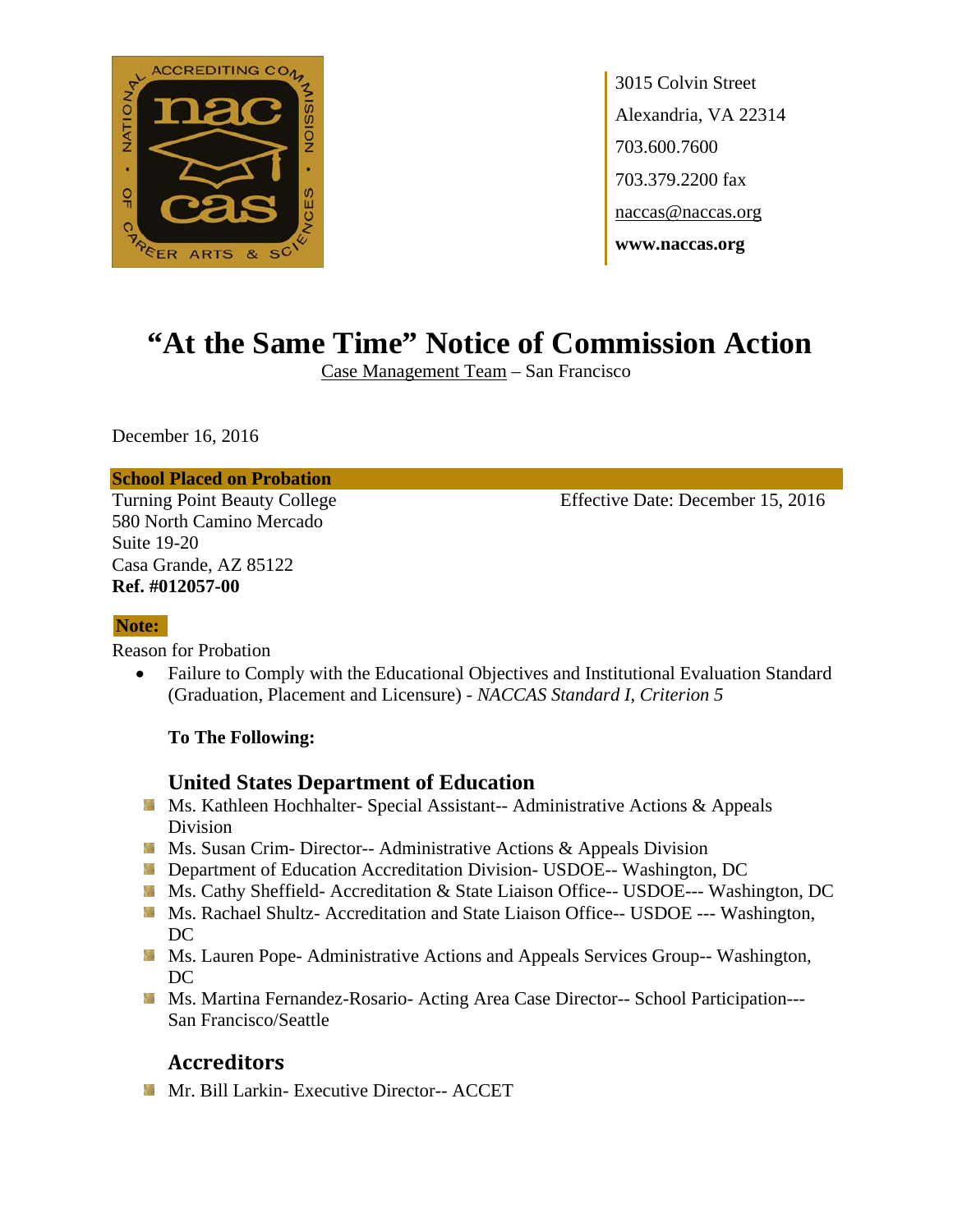- Mr. Michale McComis, Ed.D.- Executive Director-- ACCSC
- **Mr. Roger Williams Interim President-- ACICS**
- **Dr.** Gary Puckett- Executive Director-- COE

### **State Authorities**

Ms. Theresa Bunch- AZ State Board of Cosmetology-- Tempe, AZ

## **Other**

- **Ms. Kate McTurk- Educause**
- **Accredited Schools List Help Desk-- Westat**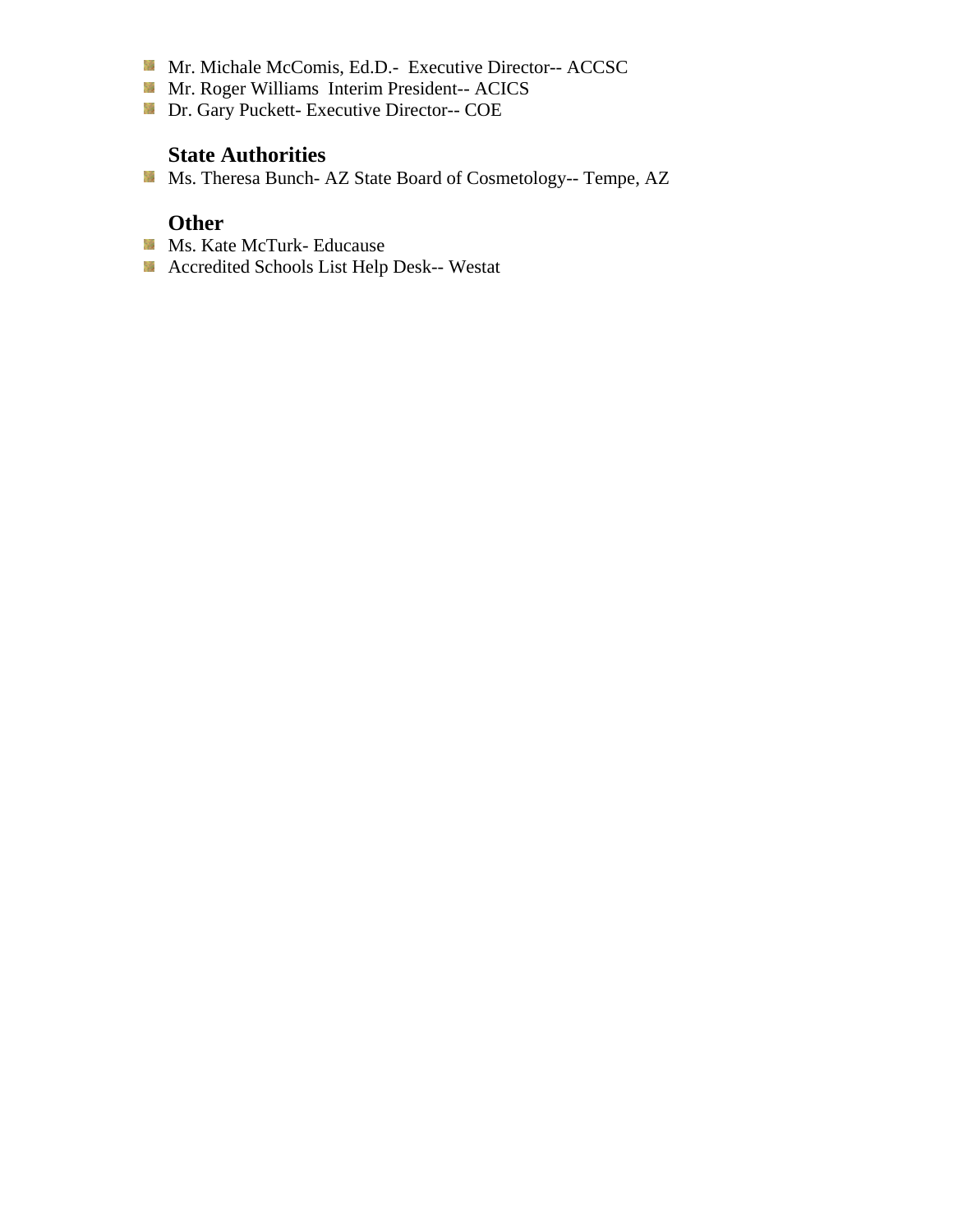

3015 Colvin Street Alexandria, VA 22314 703.600.7600 703.379.2200 fax naccas@naccas.org **www.naccas.org**

# **"At the Same Time" Notice of Commission Action**

Case Management Team – Dallas

December 16, 2016

**School Placed on Probation**

Fort Worth Beauty School-Granbury Campus Effective Date: December 15, 2016 2901 Glen Rose Highway, Suite 102 Granbury, TX 76048 **Ref. #053104-00**

Fort Worth Beauty School - Lake Worth Campus Effective Date: December 15, 2016 4601 Boat Club Road, Suite 113 Fort Worth , TX 76135 **Ref. #B53104-01**

### **Note:**

Reason for Probation

 Failure to Comply with the Financial Best Practices Management Standard- *NACCAS Standard VII, Criterion 1* 

### **To The Following:**

## **United States Department of Education**

- Ms. Kathleen Hochhalter- Special Assistant-- Administrative Actions & Appeals Division
- **Ms.** Susan Crim-Director-- Administrative Actions  $\&$  Appeals Division
- **Externement of Education Accreditation Division- USDOE-- Washington, DC**
- Ms. Cathy Sheffield- Accreditation & State Liaison Office-- USDOE--- Washington, DC
- **Ms. Rachael Shultz- Accreditation and State Liaison Office-- USDOE --- Washington,** DC
- **Ms. Lauren Pope- Administrative Actions and Appeals Services Group-- Washington,** DC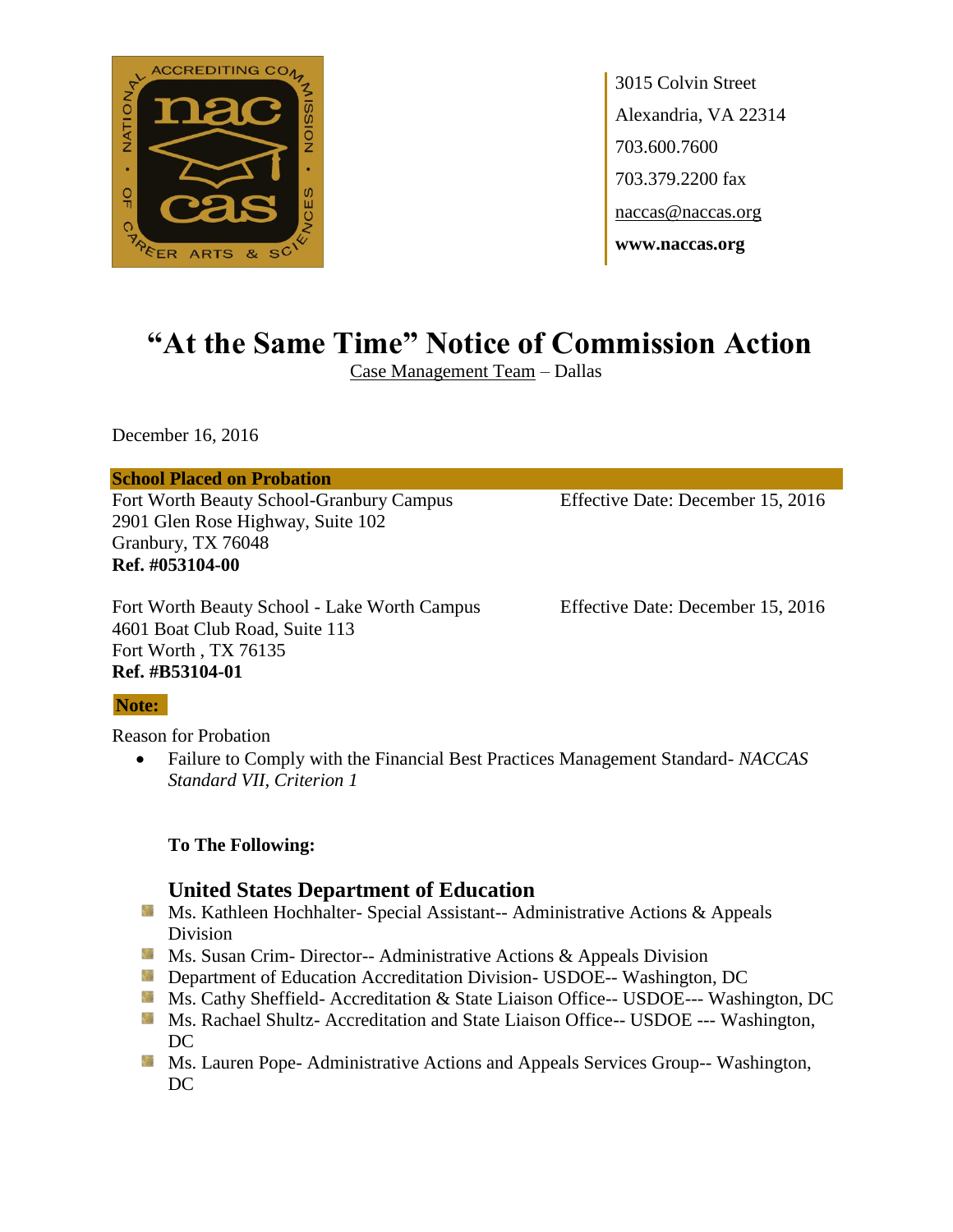- Mr. Jesus Moya- Team Leader-- School Participation Team--- Dallas
- Ms. Kim Peeler- Team Leader-- School Participation Team--- Dallas
- Ms. Cynthia Thornton- Area Case Director for Region 6-- School Participation Team---Dallas

## **Accreditors**

- Mr. Bill Larkin- Executive Director-- ACCET
- Mr. Michale McComis, Ed.D.- Executive Director-- ACCSC
- **Mr. Roger Williams Interim President-- ACICS**
- **Dr. Gary Puckett- Executive Director-- COE**

## **State Authorities**

Mr. William Kuntz Jr., TX Department of Licensing & Regulation, Austin, TX

## **Other**

- **Ms. Kate McTurk- Educause**
- Accredited Schools List Help Desk-- Westat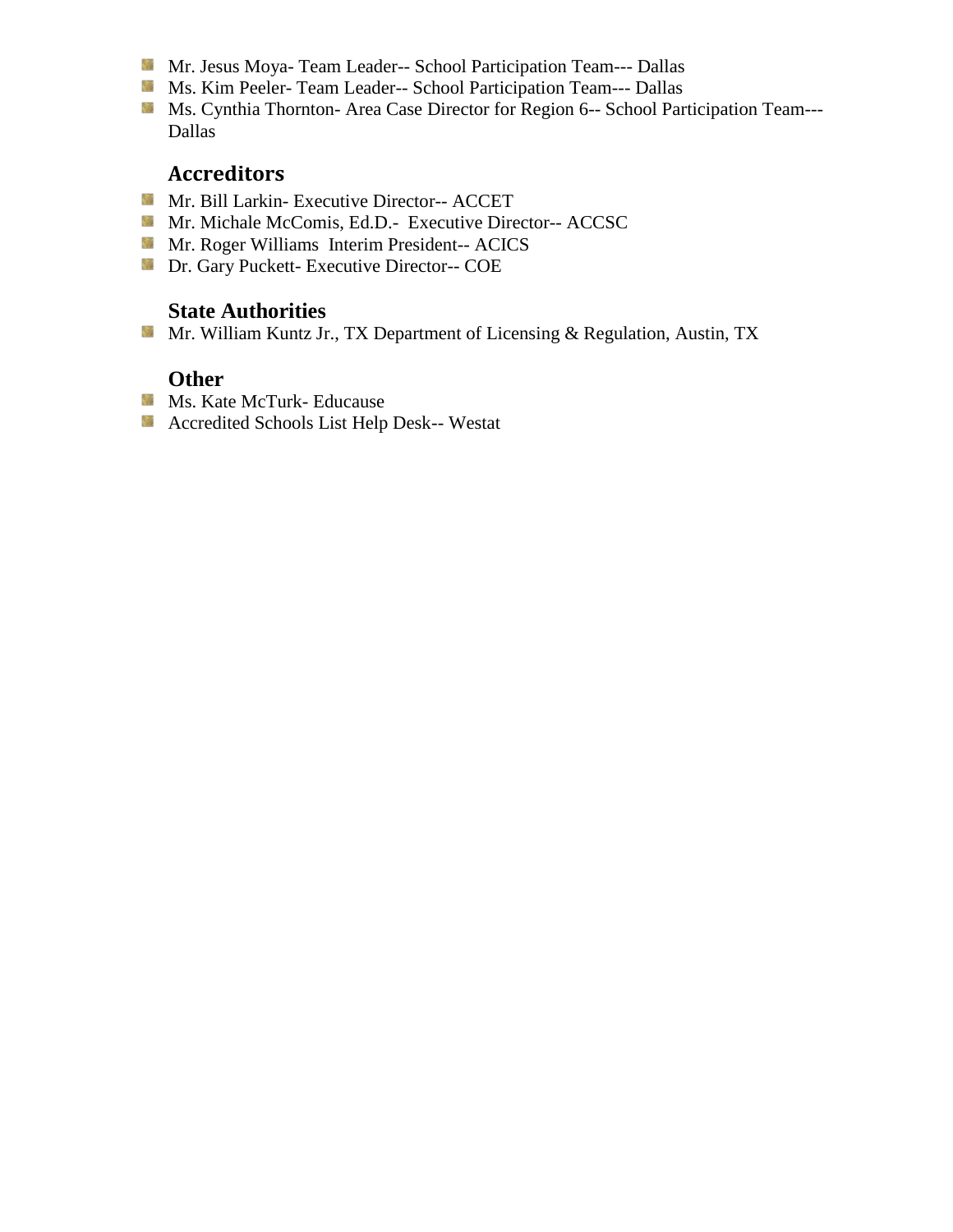

3015 Colvin Street Alexandria, VA 22314 703.600.7600 703.379.2200 fax naccas@naccas.org **www.naccas.org**

# **Notice of Commission Action: Relinquishment of Accreditation**

**Pursuant to Section 8.13 of NACCAS'** *Rules of Practice and Procedure***, an accredited institution (1) shall be deemed to have relinquished its accreditation if it fails to respond to a "show cause" order relating to certain institutional changes, or if the response to such a "show cause" order does not warrant another action and (2) may voluntarily relinquish its accreditation at any time by written notice to NACCAS.**

Case Management Team – Dallas

December 16, 2016

**Relinquishment of Accreditation**

5015 - A Wesley Street Greenville, TX 75402 **Ref. #053180-00**

Cosmetology Career Institute Effective Date: December 16, 2016

### **Note:**

Reason for Relinquishment

Voluntary Relinquishment of Accreditation – (Rules Section 8.13 (a))

### **To The Following:**

## **United States Department of Education**

- **Ms. Kathleen Hochhalter- Special Assistant-- Administrative Actions & Appeals** Division
- **Ms. Susan Crim- Director-- Administrative Actions & Appeals Division**
- **Department of Education Accreditation Division- USDOE-- Washington, DC**
- Ms. Cathy Sheffield- Accreditation & State Liaison Office-- USDOE--- Washington, DC
- **MS. Rachael Shultz- Accreditation and State Liaison Office-- USDOE --- Washington,** DC